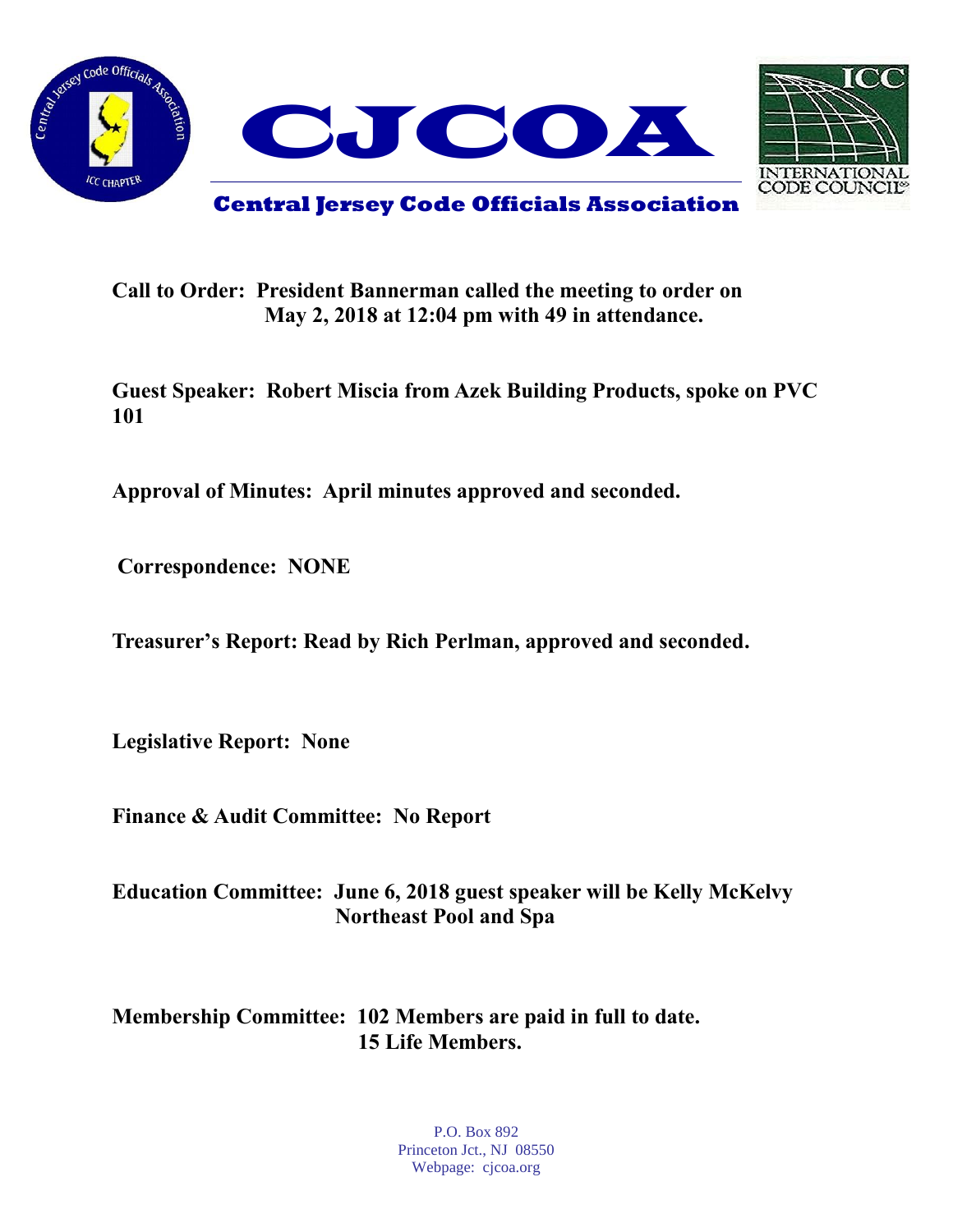**By-Laws Committee: No Report**

**Historical Committee: No Report**

**Good & Welfare Committee: John Fiedler's daughter is ill and will be treated at Children's Hospital of Pennsylvania. Please keep her in your Prayers**

**Public Relations: No Report**

**Code Change Committee:**

**Building: NONE.**

**Electric: None**

**Plumbing: NONE**

**Fire: None**

**Nominating Committee: No Report**

**Scholarship Committee: No Report**

**Website Committee: Progress** 

P.O. Box 892 Princeton Jct., NJ 08550 Webpage: cjcoa.org